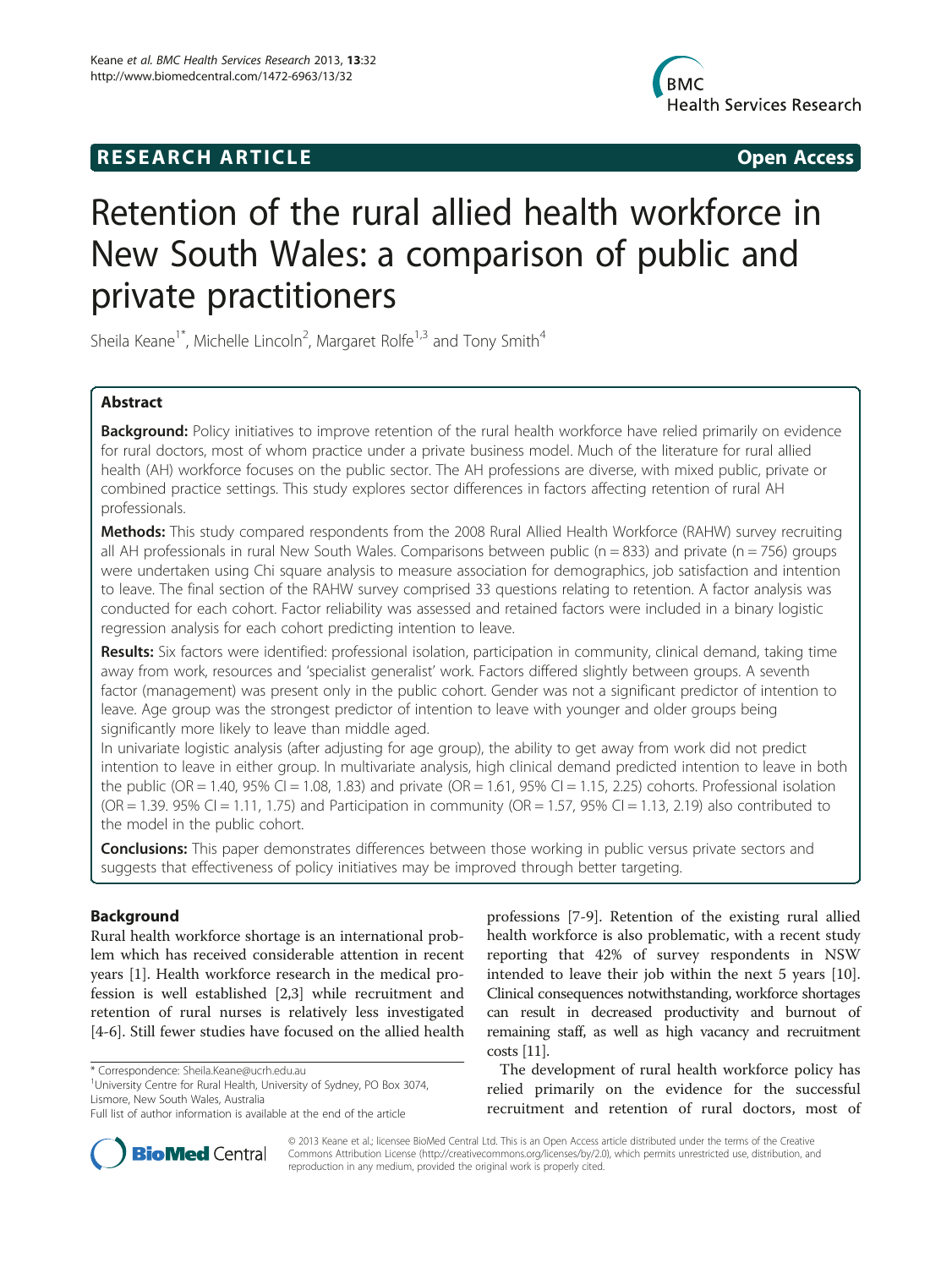whom practice under a business model underpinned by government and private insurance rebates, as well as direct payment for services. In contrast most nurses operate as employees within public health systems. The distinctions between models of service may have consequences in developing effective retention programs. For example, the literature on retention of rural doctors does not highlight management practices as an issue, yet this is a major influence on retention of rural nurses [\[12\]](#page-7-0).

The Rural Allied Health Workforce (RAHW) study commenced in 2008 with a survey of all allied health professionals in rural NSW, followed by a series of focus groups to add depth to survey results and inform subsequent survey analysis. The overall aim of the RAHW study was to identify factors contributing to the recruitment and retention of rural allied health professionals.

In addition to collecting demographic, education and employment characteristics, the RAHW survey contained a final section with 33 items exploring a range of relevant issues based a review of the literature [[13](#page-7-0)]. Topics included locum support [\[14\]](#page-7-0), resources [\[15\]](#page-7-0), professional isolation [[16](#page-7-0)], work roles [\[17](#page-7-0)], career progression [[18](#page-7-0)], workload [\[19\]](#page-7-0), access to continuing professional development [\[20\]](#page-7-0), salary [[21](#page-7-0)], management [\[22\]](#page-7-0) and social interaction [[23](#page-7-0),[24](#page-7-0)].

Much of the existing literature for rural allied health workforce focuses on retention in the public sector [\[25](#page-7-0)]. However, the allied health professions are diverse, with some professions working primarily in public health settings (e.g. Occupational Therapists), others primarily in private practice (e.g. Optometrists), and some that work in either sector (e.g. Physiotherapists) [[10\]](#page-7-0).

This study aims to explore conceptual themes represented as clusters in the 33 RAHW survey items to identify whether the issues affecting retention of rural allied health professionals differ in relation to their business model, in either the private or public sector.

# Methods

The aforementioned RAHW survey recruited from 21 eligible allied health professions across rural NSW with a sample size of 1823 respondents. Sampling rates have been previously reported [[10\]](#page-7-0) and were estimated against 2006 Australian Bureau of Statistics census data, except for professions not included in the census. Sampling rates ranged by profession between 30% and 54%. This project was approved by the University of Sydney Human Research Ethics Committee.

The present statistical analysis considered respondents from the public and private work sectors. Therefore, 135 RAHW respondents who worked in both the public and private sectors were excluded from analysis, as well as a further 99 respondents working in other settings such as in non-profit organisations or the military. A total of

1589 respondents were included in the comparative analysis; 833 public and 756 private.

Comparisons between groups were undertaken using Chi square analysis to measure association for age, gender, marital status, dependents, rural origin, job satisfaction and intention to leave. Age was grouped by decades from 20 to greater than 60, with 40 year olds being the comparison reference group. The Likert scaled job satisfaction variable was dichotomized into Satisfied (very satisfied or satisfied) and Dissatisfied (neutral, dissatisfied or very dissatisfied). Similarly, Intention to Leave timeframes were combined to form the dichotomous variable Intention to Leave (2 to 5 years) or Stay (10 or more years).

The final section of the RAHW survey comprised 33 questions relating to a topic relevant to recruitment and retention. Responses were measured on a five-point Likert scale from  $1 =$  Strongly Agree to  $5 =$  Strongly Disagree. A sixth category (N/A) was considered missing for purposes of analysis. Eight questions were excluded from the factor analysis due to missing more than15% missing values or having high correlation with other items similar in concept. A list of survey items and treatment of missing data are described in Additional file [1](#page-6-0): Appendix A).

Factor analysis in the public sample was conducted using the remaining 25 variables while a further 3 variables were excluded from factor analysis in the private group as there were more than 30% missing values in each variable for this cohort. Missing data for included variables were treated differently in the two groups in order to maximize sample size. No variable in the public cohort was missing greater than 3.1% of responses so means were substituted for missing values, preserving 829 public records for analysis. Missing rates ranged from 2.2% to 13% in the private cohort, so mean substitution was not appropriate. Instead missing data were excluded listwise, yielding an effective sample size of 432 records for the private factor analysis.

A principle components extraction method with Varimax rotation was used, restricting factor extraction to an Eigenvalue greater than one. Reliability was assessed, accepting Cronbach's alpha greater than 0.5 for exploratory purposes [[26](#page-7-0)]. A factor value was calculated based on the mean of the contributing variables, using reverse coding to ensure that all items were ranked in the same direction.

Retained factors were included in a binary logistic regression analysis for each cohort (public/ private) predicting intention to leave. Statistical models were developed by cohort, with all univariate logistic analyses being adjusted for age group, as this is a known factor predicting intention to leave [[27\]](#page-7-0). Factors that were not significant in either cohort using univariate logistic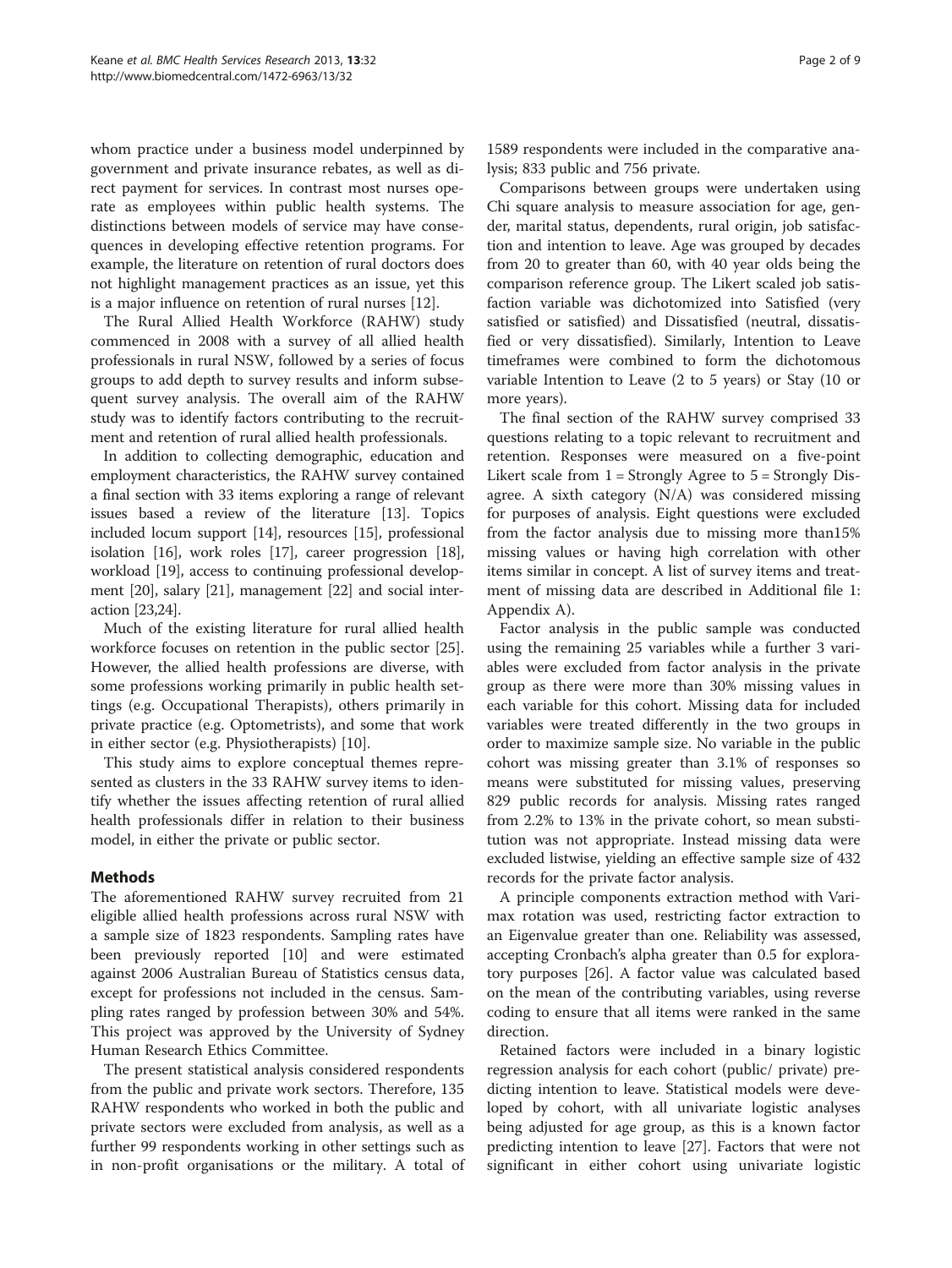modelling were excluded from the multivariate analysis. All statistical analysis was done at 95% level of significance using SPSS version 20.

# Results

Private sector workers  $(n = 756)$  appeared to be more embedded in rural life with 627 (83%) being married compared with 616 of 833 (74%) in the public group (Chi sq = 19.3, df = 1,  $p < .001$ ) and 415 (56%) having dependents as compared with 404 (49%) in the public cohort (Chi sq = 8.1, df = 1, p = .005). The groups did not differ in rural origin, with about 60% of respondents growing up in a rural area (Chi sq =  $0.5$ , df =  $1$ , p = .477).

There were significantly more females working in the public sector (668 public females (61%), 421 private females (39%), Chi sq = 117.7, df = 1, p < .001). However, there was no difference between genders in relation to intention to leave (174 of all males intending to leave (38%), 279 of all females intending to leave (42%), Chi sq = 1.6, df = 1, p = .211). Age group distributions differed significantly between cohorts with 14% of private group being older than 60 years compared with 4% in the public cohort (Chi  $sq = 82.3$ , df = 4, p < .001). There were also proportionately more 20–30 year olds in the public (22%) compared with private (11%) group (Chi sq = 82.3, df = 1,  $p < .001$ ).

Mean ages differed by profession, ranging from 32.7 years (speech pathologists) to 52.5 years (pharmacists). The age and gender distribution of allied health professionals across the public and private sectors is shown in Table 1.

Public respondents (87%) were nearly twice as likely to be satisfied with their job as compared with private practitioners  $(74%)$   $(OR = 1.93, 95%$   $CI = 1.43, 2.62)$  yet significantly more public sector respondents (47%) intended to leave their job in the next 5 years compared with the private group  $(35%) (OR = 1.32, 95% CI = 1.18,$ 1.48). The public professionals most likely to be retained were radiographers and sonographers, while private chiropractors had the highest proportion intending to stay. Those most likely to intend leaving in 2 to 5 years were psychologists (public) and pharmacists (private).

#### Factor analysis

Factor analysis resulted in a 6 factor solution accounting for 56.4% of the total variance for the private group, while 7 factors were identified in the public group accounting for 52.7% of the total variance. The rotated component and correlation matrices of factor analysis for each cohort are shown in Additional file [2](#page-6-0): Factor analysis results.

Items retained in each factor represented a common underlying construct. Factor 1 (Professional Isolation) and Factor 5 (Resources) were self-evident but the items in Factor 2 (Participation in Community) were more diverse. Factor 2 had two underlying constructs (relationships and altruism) which together inform participation in one's community. Factor 3 (Clinical Demand) included the item on salary satisfaction, which reflected the trade off between income and workload. Factor 4 (Able to Get Away) reflected the ability to take time away from work, including the autonomy to modify

|                           |         | <b>PUBLIC</b><br>$(N = 833)$ |                |          | <b>PRIVATE</b><br>$(N = 756)$ |                |          |
|---------------------------|---------|------------------------------|----------------|----------|-------------------------------|----------------|----------|
|                           | N total | Mean Age (yrs)               | N Public       | % Female | Mean Age (yrs)                | N Private      | % Female |
| Audiologist               | 9       | 49.8                         | $\overline{4}$ | 100%     | 49.2                          | 5              | 80%      |
| Chiropractor              | 81      | 32                           |                | 0%       | 46.0                          | 78             | 32%      |
| Dietician                 | 55      | 33.0                         | 53             | 96%      | 40                            |                | 100%     |
| Medical Radiation Science | 231     | 44.4                         | 139            | 67%      | 41.0                          | 87             | 67%      |
| Occupational Therapist    | 135     | 36.4                         | 114            | 97%      | 38.0                          | 16             | 75%      |
| Optometrist               | 71      | n/a                          | $\mathbf 0$    | n/a      | 44.5                          | 69             | 38%      |
| Osteopath                 | 21      | n/a                          | $\mathbf 0$    | n/a      | 44.1                          | 12             | 52%      |
| Pharmacist                | 244     | 48.1                         | 37             | 65%      | 55.3                          | 199            | 51%      |
| Physiotherapist           | 338     | 43.7                         | 165            | 83%      | 46.0                          | 166            | 71%      |
| Podiatrist                | 52      | 42.6                         | 8              | 88%      | 40.9                          | 44             | 73%      |
| Psychologist              | 112     | 45.2                         | 80             | 69%      | 52.1                          | 29             | 59%      |
| Social Worker             | 103     | 44.5                         | 95             | 84%      | 47.8                          | $\overline{4}$ | 75%      |
| Speech Pathologist        | 69      | 32.7                         | 67             | 97%      | 31                            | $\mathbf{1}$   | 100%     |
| Other                     | 68      | 47.8                         | 49             | 84%      | 46.7                          | 19             | 58%      |
| Total                     | 1589    | 41.9                         | 833            | 80%      | 47.0                          | 756            | 56%      |

Table 1 RAHW survey respondents by work sector, age and gender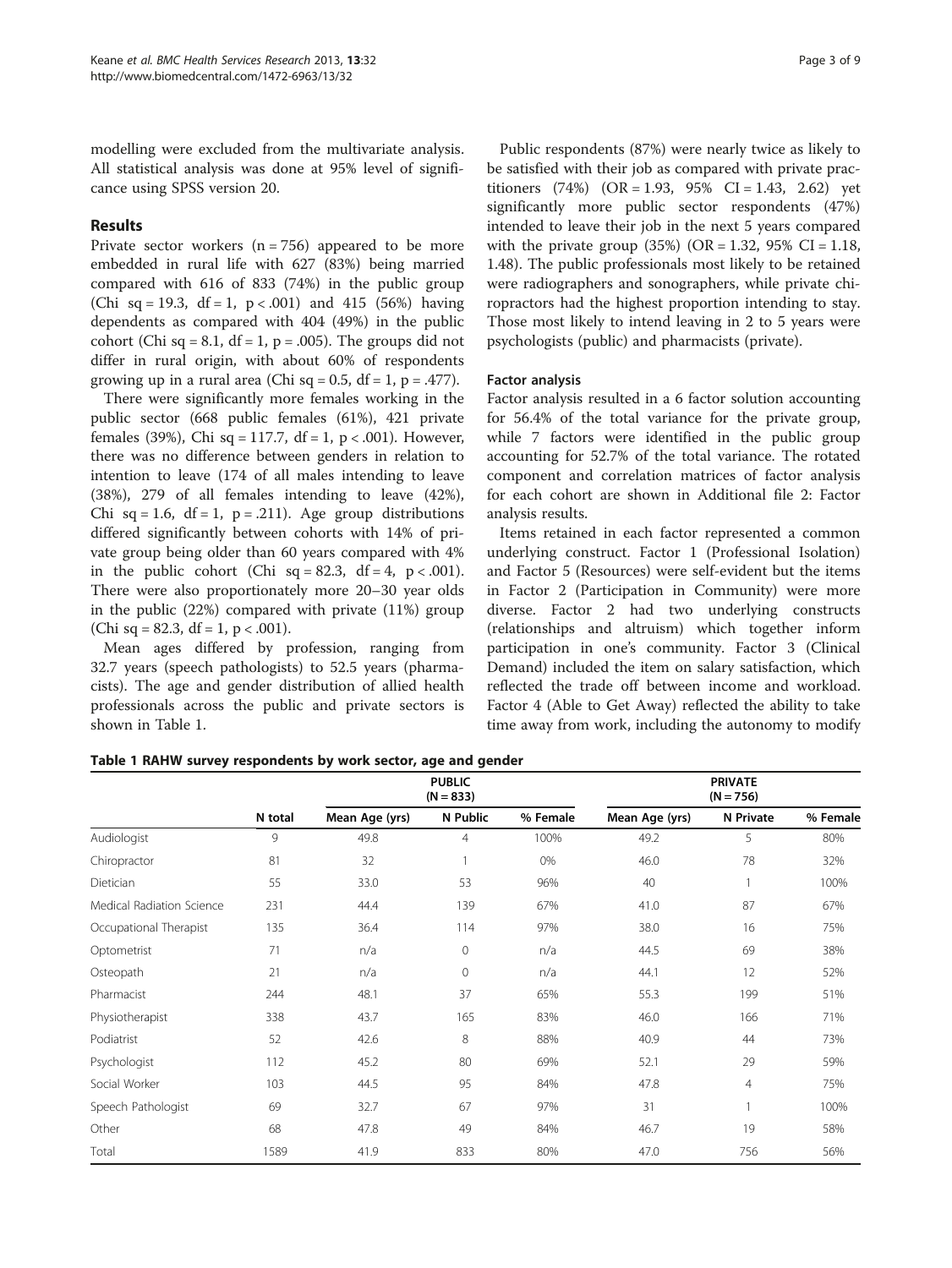<span id="page-3-0"></span>

| <b>PRIVATE</b>       |                       |                               | <b>PUBLIC</b><br><b>Factor Title</b> |                      |                                  |  |
|----------------------|-----------------------|-------------------------------|--------------------------------------|----------------------|----------------------------------|--|
| Secondary<br>Loading | Principle<br>Loading  | Item                          | Principle<br>Loading                 | Secondary<br>Loading |                                  |  |
|                      | F1 (.487)             | <b>CPD Access</b>             | F7 (.341)                            | F1 (.307)            |                                  |  |
| ---                  | F1(.748)              | Access to experts             | F1 (.752)                            | ---                  | $F1-$                            |  |
|                      | F1(.811)              | Face to face contact          | F1 (.799)                            | ---                  | Professional<br><b>Isolation</b> |  |
|                      | F1 (.735)             | <b>Professional isolation</b> | F1 (.780)                            | ---                  | $CA^* = .751$                    |  |
| F5 (.430)            | F1 (.629)             | Good clinical support         | F1(.548)                             | F5 (.496)            |                                  |  |
| ---                  | F <sub>2</sub> (.550) | Get along with colleagues     | F <sub>2</sub> (.586)                | ---                  |                                  |  |
| ---                  | F <sub>2</sub> (.771) | Enjoy living in community     | F <sub>2</sub> (.725)                | ---                  | $F2-$<br>Sense of                |  |
| F6 (.328)            | F <sub>2</sub> (.672) | Work makes a difference       | F <sub>2</sub> (.723)                | ---                  | Community<br>$CA = 646$          |  |
|                      | F <sub>2</sub> (.741) | Work valued by community      | F <sub>2</sub> (.670)                | $---$                |                                  |  |
|                      | F3 (.392)             | Salary appropriate            | F3 (.359)                            | ---                  |                                  |  |
| ---                  | F3 (.739)             | <b>Beyond boundaries</b>      | F3 (.691)                            | ---                  | F <sub>3</sub> -                 |  |
| F4 (.403)            | F3 (.527)             | <b>Burned out</b>             | F3 (.607)                            | ---                  | <b>Clinical Demand</b>           |  |
|                      | F3 (.657)             | Gaps - limited HR             | F3 (.548)                            | ---                  | $CA=.654$                        |  |
| F3 (.421)            | F4 (.470)             | Reasonable workload           | F3 (.622)                            | ---                  |                                  |  |
|                      | F4 (.747)             | Able to Take Annual Leave     | F4 (.731)                            | ---                  | $F4 -$                           |  |
|                      | F4 (.810)             | <b>Flexible Hours</b>         | F4 (.739)                            | ---                  | Ableto<br>GetAway                |  |
| F4 (.445)            | F6 (.452)             | Autonomous                    | F4 (.508)                            | ---                  | $CA = .575$                      |  |
|                      | F5(.794)              | Good admin support            | F <sub>5</sub> (.653)                | ---                  | $F5-$                            |  |
| ---                  | F <sub>5</sub> (.773) | <b>Good facilities</b>        | F5(.765)                             | ---                  | <b>Resources</b>                 |  |
|                      | F6 (.554)             | Practice in area of expertise | F6 (.695)                            |                      | F6-                              |  |
| ---                  | F6 (.701)             | Use wide range of skills      | F6 (.711)                            | ---                  | <b>Specialist</b><br>Generalist  |  |
| F3 (.483)            | F6 (.644)             | Multi-skilled to meet demand  | F3 (.483)                            | F6 (.466)            | $CA = .455$                      |  |
| N/A                  | N/A                   | Manager understands           | F7 (.469)                            | ---                  | $F7-$                            |  |
| N/A                  | N/A                   | <b>Personnel allocation</b>   | F7 (.614)                            | ---                  | Management<br>(PUBLIC only)      |  |
| N/A                  | N/A                   | <b>Timely recruitment</b>     | F7 (.826)                            | ---                  | $CA=.529$                        |  |

 *Only secondary loadings > .3 are presented* 

*\* Reliability g was assessed using Cronback's Alpha (CA) statistic p()*

Figure 1 RAHW survey item loadings on factor analysis.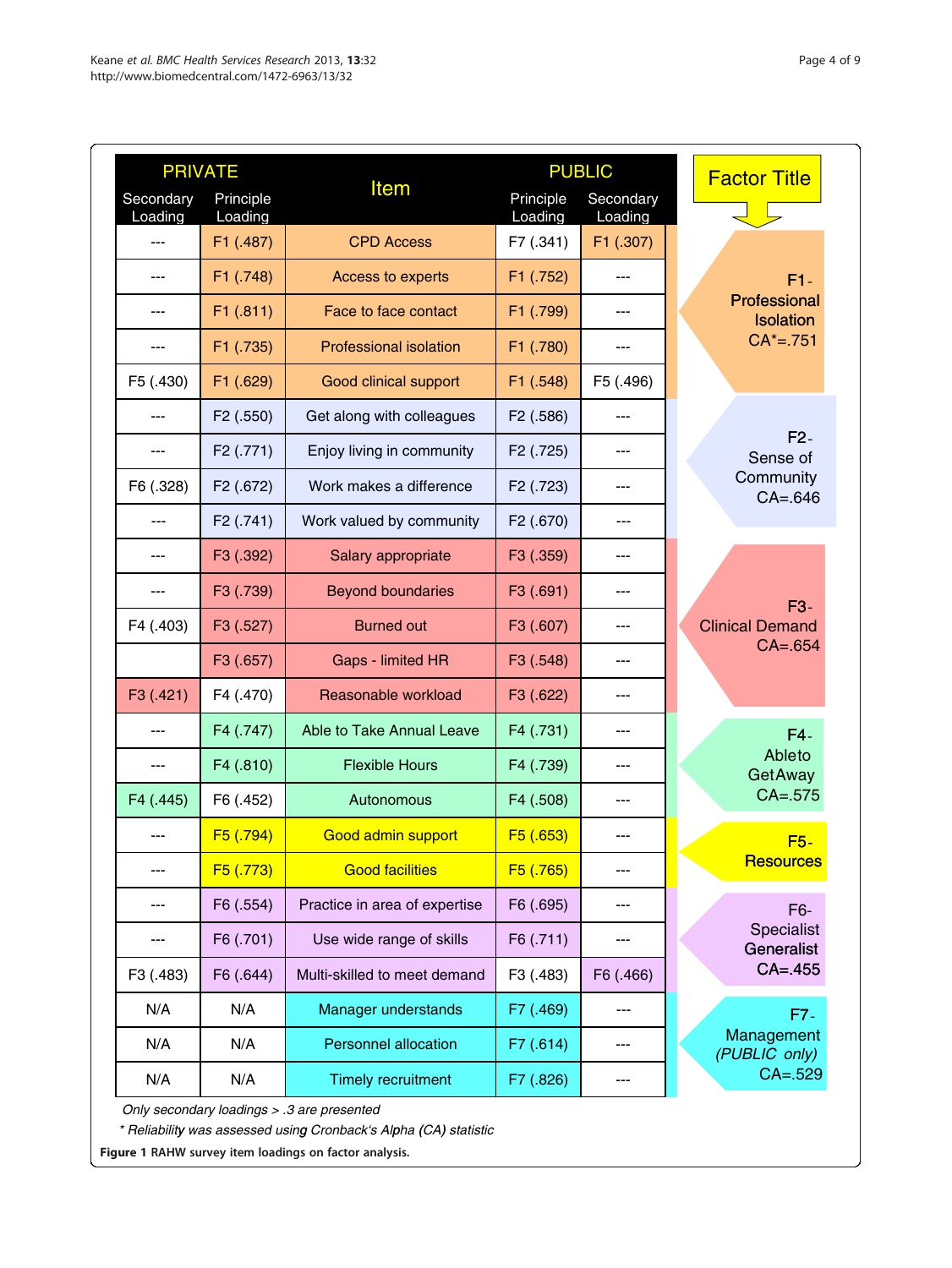work hours. The expanded "generalist" role of rural practice, combined with self-perceived expertise, underpinned Factor 6 (Specialist Generalist). Management involvement was implied in the processes of recruitment and resource allocation, and was specifically identified in the third item clustering to Factor 7 (Management). This factor was relevant only to the public sector as its contributing variables were excluded from private cohort analysis due to more than 30% missing data in that group.

Results of the factor analysis differed slightly between groups. In the public sector, the item on access to continuing professional development (CPD) weighted equivalently to F1 (Professional Isolation) and F7 (Management) but was retained in F1 to be consistent with the private cohort results to enable group comparisons. With this anomaly noted, F1 (Professional Isolation), F2 (Participation in Community), and F5 (Resources) were identical in both cohorts. However, survey items distributed differently by cohort with F3 (Clinical Demand), F4 (Able to Get Away), and F6 (Specialist Generalist). In each case, the factors had a secondary loading that matched the other group so it was possible to assign variables to common factors for both groups (Figure [1](#page-3-0)). Factor 6 (Specialist Generalist) was not retained due to low reliability ( $\alpha = .455$ ).

# Regression analysis

Age group univariate logistic regression results for the private cohort showed that, compared with 40–50 year olds, AH professionals in their 20's were about 4 times more likely to intend leaving their job and AH professionals in their 60's were more than 11 times more likely to intend leaving their job. There was no statistical difference between 30–40, 40–50 and 50–60 year old age groups with respect to intention to leave (Table 2). This pattern was similar in the public cohort except that there was also an increased risk of 30–40 year olds intending to leave (OR 1.9, CI 1.2, 3.0).

#### Table 2 Univariate logistic regression analysis of age groups by intention to leave

|                             |                 | <b>Odds Ratio</b> | 95% CI          | Sig. | N    |
|-----------------------------|-----------------|-------------------|-----------------|------|------|
| <b>PUBLIC</b> ( $N = 833$ ) | $20 - 30$ years | 3.72              | $2.43 - 5.69$   | .000 | 185  |
|                             | 30-40 years     | 1.88              | $1.26 - 2.83$   | .002 | -211 |
|                             | 50-60 years     | 1.50              | $.99 - 2.27$    | .055 | 198  |
|                             | >60 years       | 35.41             | $8.22 - 152.51$ | .000 | -34  |
| <b>PRIVATE</b> $(N = 756)$  | $20 - 30$ years | 3.38              | $1.98 - 5.77$   | .000 | 81   |
|                             | 30-40 years     | .93               | $.57 - 1.52$    | .778 | 157  |
|                             | 50-60 years     | 1.29              | $.83 - 2.02$    | .259 | 185  |
|                             | >60 years       | 7.38              | $4.37 - 12.46$  | .000 | 104  |

Age Group reference category was 40–50 years:  $N = 196$  public,  $N = 215$  private.

Results of univariate logistic regression analysis, adjusted for age group, are presented in Table [3](#page-5-0). Professional isolation (F1) was a significant predictor of intention to leave in the public but not the private group. Being able to get away from work (F4) did not predict intention to leave in either group, and this factor was removed from subsequent analysis.

In multivariate analysis, F3 (Clinical Demand) remained significant in both cohorts and F5 (Resources) was not a predictor of intention to leave in either cohort. F1 (Professional Isolation) and F2 (Participation in Community) contributed significantly to the model only in the public group (Table [4](#page-5-0)).

# **Discussion**

Our data show different profiles between private and public cohorts, as well as by health discipline. This diversity presents challenges for health workforce planning, suggesting that differential planning at least by sector at the federal or jurisdictional level may improve effectiveness of rural retention policy initiatives. Interestingly, gender was not a significant predictor of intention to leave, but age group did predict leaving in the 20 and 60 year old age groups. The high proportion of young practitioners in the public sector is concerning, and mentoring and rural career opportunities for this age group may improve retention in the public sector [[28](#page-7-0)]. Being a significantly older group, the exodus of private practitioners may be more related to aging and retirement.

Survey items clustering as factors differed slightly between groups. For example the item on autonomy loaded more strongly to Factor 6 (Specialist Generalist) in the private group as compared with the ability to get away from work (Factor 4) in the public respondents. This difference could reflect a greater clinical autonomy in the private sector where practitioners have more control of their caseload and type of work, being limited only by their business model. There is also less bureaucracy in the private sector, permitting more flexible work practices. Autonomy and less bureaucracy in private practice settings have been associated with increased job satisfaction [\[29](#page-7-0)]. This advantage may be counter balanced by a greater demand, as factor analysis suggested that the ability to get away was impeded by workload in the private group but not the public cohort.

The items in Factor 2 (Participation in Community) were diverse and the underlying concept is perhaps debatable. It is interesting that items statistically clustering in this factor reflected both the quality of relationships and altruistic motivation. It has been suggested that community is formed in a context of relationships combined with purpose [[30](#page-7-0)], hence the choice of title for this factor. Our results point to a desire to meet community need [\[31](#page-7-0)]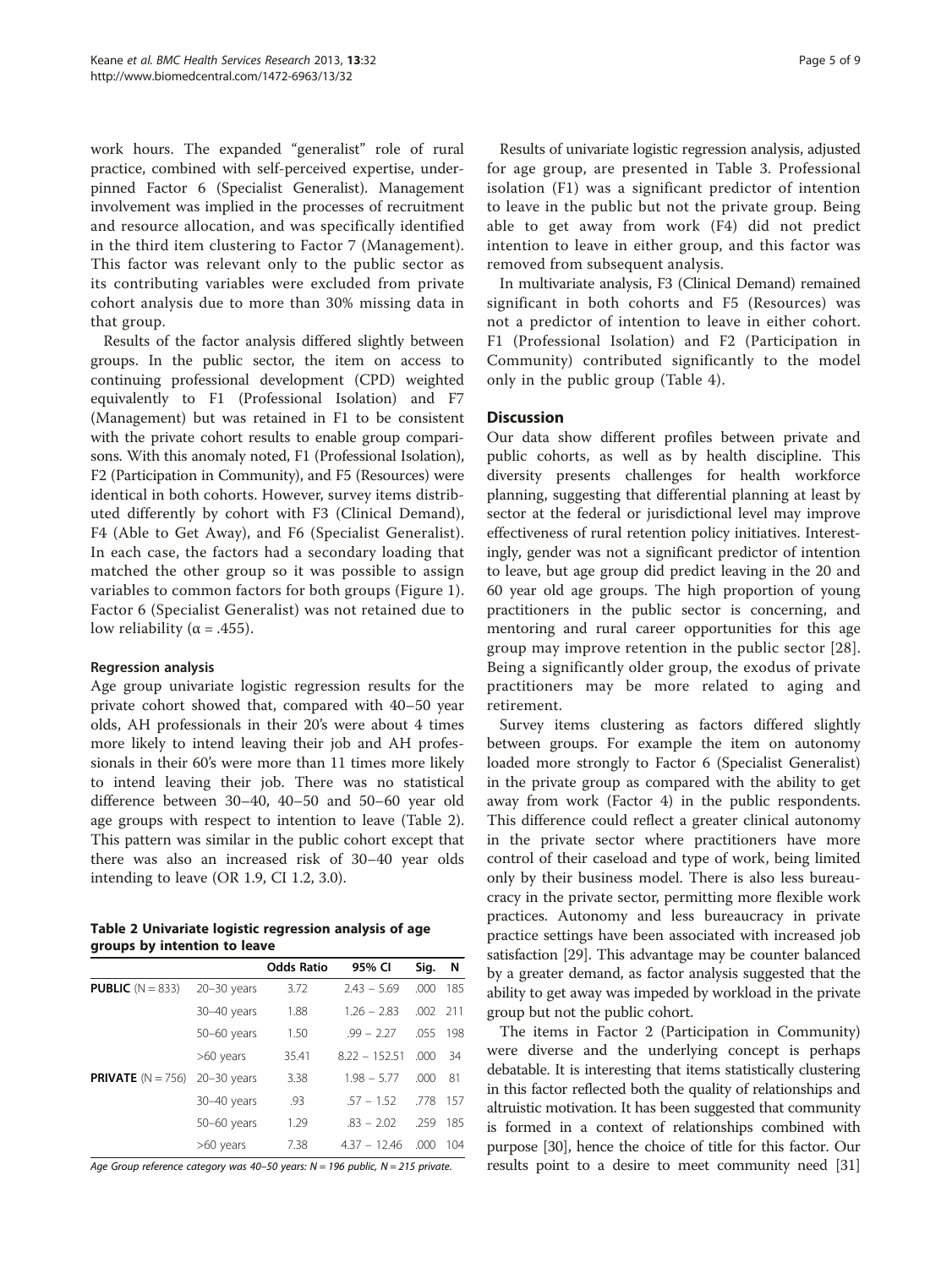|                                   |                                | <b>Odds Ratio</b> | 95% CI        | Sig. | N   |
|-----------------------------------|--------------------------------|-------------------|---------------|------|-----|
| <b>PUBLIC</b> (Total $n = 833$ )  | F1 Professional Isolation (r)* | 1.53              | $1.27 - 1.84$ | .000 | 784 |
|                                   | F2 Sense of Community*         | 1.56              | $1.16 - 2.10$ | .003 | 796 |
|                                   | F3 High clinical demand (r)*   | 1.70              | $1.37 - 2.10$ | .000 | 798 |
|                                   | F4 Get away                    | 1.11              | $.92 - 1.34$  | .268 | 791 |
|                                   | F5 Resources*                  | 1.27              | $1.10 - 1.46$ | .001 | 805 |
|                                   | F7 Management (PUBLIC)*        | 1.47              | $1.23 - 1.77$ | .000 | 739 |
| <b>PRIVATE</b> (Total $n = 756$ ) | F1 Professional Isolation (r)  | 1.03              | $.84 - 1.27$  | .760 | 619 |
|                                   | F2 Sense of Community*         | 1.53              | $1.05 - 2.25$ | .028 | 642 |
|                                   | F3 High clinical demand (r)*   | 1.48              | $1.13 - 1.92$ | .004 | 568 |
|                                   | F4 Get Away                    | 1.17              | $.96 - 1.41$  | .113 | 692 |
|                                   | F5 Resources*                  | 1.24              | $1.00 - 1.53$ | .050 | 665 |

<span id="page-5-0"></span>Table 3 Univariate logistic regression analysis of factors by intention to leave

Analysis was adjusted for age group.

 $*$  p < .05.

particularly in the public cohort where Factor 2 (Participation in Community) was the strongest predictor of retention after adjusting for age group. These findings are consistent with O'Toole et al., (2008) suggesting the importance of social relationships in rural workforce retention in allied health [[24](#page-7-0)] and also with research in respect of rural nurses [[32](#page-7-0)] and doctors [\[27\]](#page-7-0).

Rural AH professionals with a strong motivation to 'make a difference' may need to be equipped with skills to be able to manage the emotional stress of being unable to meet clinical demand [\[33](#page-7-0)] by use of a

thorough orientation on arrival and strong mentorship for those who are geographically isolated or new to rural practice [[28](#page-7-0),[34](#page-7-0)]. At a policy level, funding of rural mentorship programs seems likely to meet with as much success in allied health [\[35](#page-7-0)] as it has in medicine [[27](#page-7-0)] and these programs could be extended to AH professionals in both public and private sectors.

Public health funding levels that do not enable sufficient allied health workforce to meet service expectations risk further pressure driving AH professionals out of rural practice. While use of qualified allied health

| Table 4 Multivariate logistic regression analysis by intention to leave |  |  |  |  |  |
|-------------------------------------------------------------------------|--|--|--|--|--|
|-------------------------------------------------------------------------|--|--|--|--|--|

|                                    |                                | <b>Odds Ratio</b> | 95% CI          | Sig. |
|------------------------------------|--------------------------------|-------------------|-----------------|------|
| <b>PUBLIC</b> $N = 681/833$ (82%)  | Age Group (20-30 years)*       | 4.02              | $2.47 - 6.53$   | .000 |
|                                    | Age Group (30-40 years)*       | 1.88              | $1.20 - 2.95$   | .006 |
|                                    | Age Group (50-60 years)        | 1.34              | $.85 - 2.21$    | .203 |
|                                    | Age Group (>60 years)*         | 60.42             | $7.82 - 466.95$ | .000 |
|                                    | F1 Professional Isolation (r)* | 1.39              | $1.11 - 1.75$   | .004 |
|                                    | F2 Sense of Community*         | 1.57              | $1.13 - 2.19$   | .008 |
|                                    | F3 High clinical demand (r)*   | 1.40              | $1.08 - 1.83$   | .012 |
|                                    | F5 Resources                   | .99               | $.83 - 1.18$    | .898 |
|                                    | F7 Management (PUBLIC)         | 1.17              | $.94 - 1.46$    | .159 |
| <b>PRIVATE</b> $N = 461/756(61\%)$ | Age Group (20-30 years)*       | 3.99              | $2.08 - 7.65$   | .000 |
|                                    | Age Group (30-40 years)        | .82               | $.44 - 1.53$    | .539 |
|                                    | Age Group (50-60 years)        | 1.24              | $.69 - 2.22$    | .466 |
|                                    | Age Group (>60 years)*         | 10.06             | $4.60 - 22.02$  | .000 |
|                                    | F1 Professional Isolation (r)  | .83               | $.62 - 1.12$    | .203 |
|                                    | F2 Sense of Community          | 1.55              | $.97 - 2.49$    | .068 |
|                                    | F3 High clinical demand (r)*   | 1.61              | $1.15 - 2.25$   | .005 |
|                                    | F5 Resources                   | 1.05              | $.79 - 1.40$    | .717 |

Age Group reference category was 40–50 years.

4.2% of the public cohort and 14.2% of the private group were in the >60 age group.  $*_{p}$  < .05.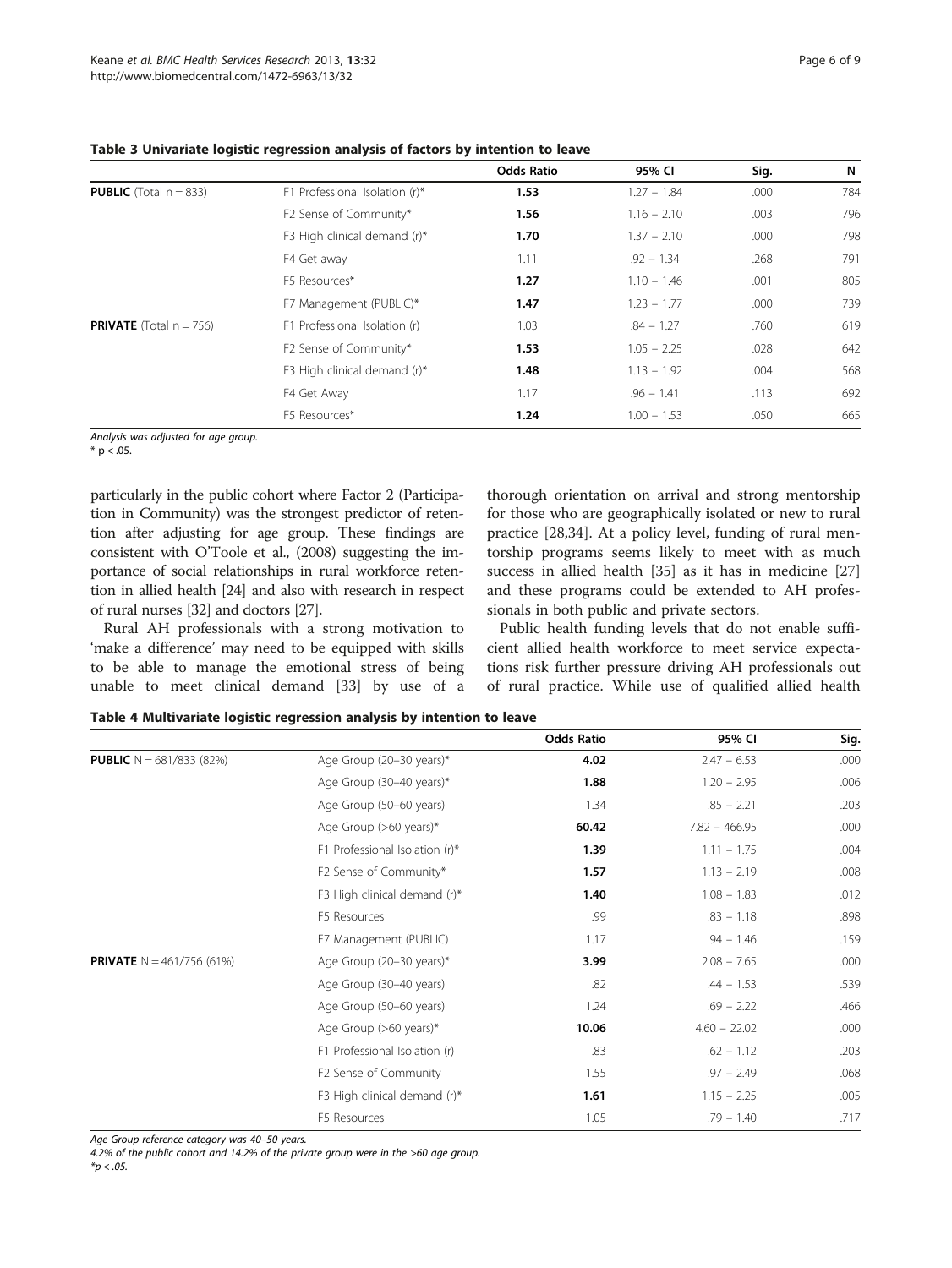<span id="page-6-0"></span>assistants has potential to extend rural AH workforce capacity and partially alleviate workload pressures [[36](#page-7-0)] this will also require negotiation of appropriate wage structures and careful regulatory policy that balances training, access and safety [[37](#page-7-0),[38](#page-7-0)]. Other strategies such as a shift to a primary health care approach may ultimately reduce clinical demand, however it is likely that CPD and appropriate policy development would be required to facilitate this shift in practice.

In this study high clinical demand increased intention to leave in both the public and private cohorts, even after adjusting for all other factors. Results of RAHW focus group research [\[39](#page-7-0)] support this finding. The inability to meet high clinical demand has been associated with emotional exhaustion in remote area nurses [\[40\]](#page-7-0). Lenthall et al., (2009) suggest that this situation is "exacerbated by a low-resource environment" [\[41\]](#page-7-0) but results of this study did not identify resources as a significant contributor to retention for either allied health cohort.

The broad nature of rural practice has consistently been identified as having a favourable influence on both recruitment and retention in rural practice [\[39,42,43](#page-7-0)]. Health service funding policy that rewards extended scope of practice may provide incentive to remain in rural private practice while simultaneously meeting the broad array of clinical needs in rural areas. "Rural specialist" credentialing has been suggested for rural doctors [\[44](#page-7-0)] and the concept could be extended to the allied health professions as a means of ensuring public safety with extended practice roles. Even within professional boundaries, rural AH professionals may lack confidence to cope with the role expansions required for rural practice [\[8,17](#page-7-0)]. Better access to continuing professional development (CPD) may remedy this.

The role of CPD access in rural AH workforce retention has been a matter of debate in the literature. Studies using a qualitative methodology have found that lack of CPD access could trigger a decision to leave [[20](#page-7-0),[39](#page-7-0)] whereas others using survey methodology have found that CPD access improved job satisfaction but did not affect intention to leave [[16,](#page-7-0)[45\]](#page-8-0). Most authors agree that CPD access is just one of many factors affecting retention [\[4,7](#page-7-0),[18,43](#page-7-0)]. The potential of improved information technology to deliver CPD, reduce isolation and improve retention requires further research.

Because of the use of factor analysis methodology, the inability to discriminate between the CPD item and other questions on the RAHW survey was a limitation of this study. The CPD survey question loaded to F1 (Isolation) in both cohorts, but also correlated with the F7 (Management) in the public cohort. Thus it is unclear from these results whether CPD access was an influence on retention on its own, or whether it was more related to isolation or perceived management support. Improving

access to CPD has been previously suggested as a retention strategy [[15,20](#page-7-0)[,46\]](#page-8-0) and may be particularly effective where face to face meetings occur on a local or regional basis to simultaneously address isolation and training needs [\[39](#page-7-0)]. Perceived linkage between CPD access and management support [\[39](#page-7-0)] may explain why the Isolation factor was significant in the public but not in the private group on multivariate logistic regression analysis.

Poor reliability of Factor 6 (Specialist Generalist) may have been a reflection of questionnaire design as generalist work has been previously identified as favouring job satisfaction of rural AH professionals [[43\]](#page-7-0). Similarly, the ability to look into the important role of locums [\[9](#page-7-0)] was hampered by large amounts of missing data where survey questions did not apply to the respondents' circumstances. With several items being not applicable to private practitioners it is also likely that the questionnaire design was biased towards issues affecting the public sector. Further research is needed to clarify issues specific to the private sector in allied health.

#### Conclusions

Most rural allied health workforce research has treated the group as a cohesive whole, both by profession and by sector. This paper demonstrates differences between those working in public versus private sectors and suggests that effectiveness of policy initiatives may be improved through better targeting. While orientation and mentoring are appropriate to both cohorts, early career opportunities and access to CPD may be best utilised in the public sector with a younger age demographic. In contrast locum support and recognition of "specialist generalist" expertise in more experienced rural practitioners may be more important for the older private sector. Research is needed to identify the interplay of work roles, scope of practice and access to education enabling safe and competent clinical care, and evaluation research is needed to assess the feasibility and usefulness of extending workforce through use of qualified and supervised AH Assistants to ameliorate high workloads.

# Additional files

[Additional file 1:](http://www.biomedcentral.com/content/supplementary/1472-6963-13-32-S1.doc) Appendix A. List of survey items and treatment of missing data.

[Additional file 2:](http://www.biomedcentral.com/content/supplementary/1472-6963-13-32-S2.doc) Factor analysis results. Data tables of rotated component matrices and correlation matrices.

#### Competing interests

The authors declare they have no competing interests.

#### Authors' contributions

SK, TS and ML jointly developed the questionnaire. SK conducted the survey and Chi square analysis. MR and SK completed and interpreted the factor analysis and logistic regression. SK conducted the literature review and wrote a first draft of the manuscript. All four authors revised and approved the manuscript.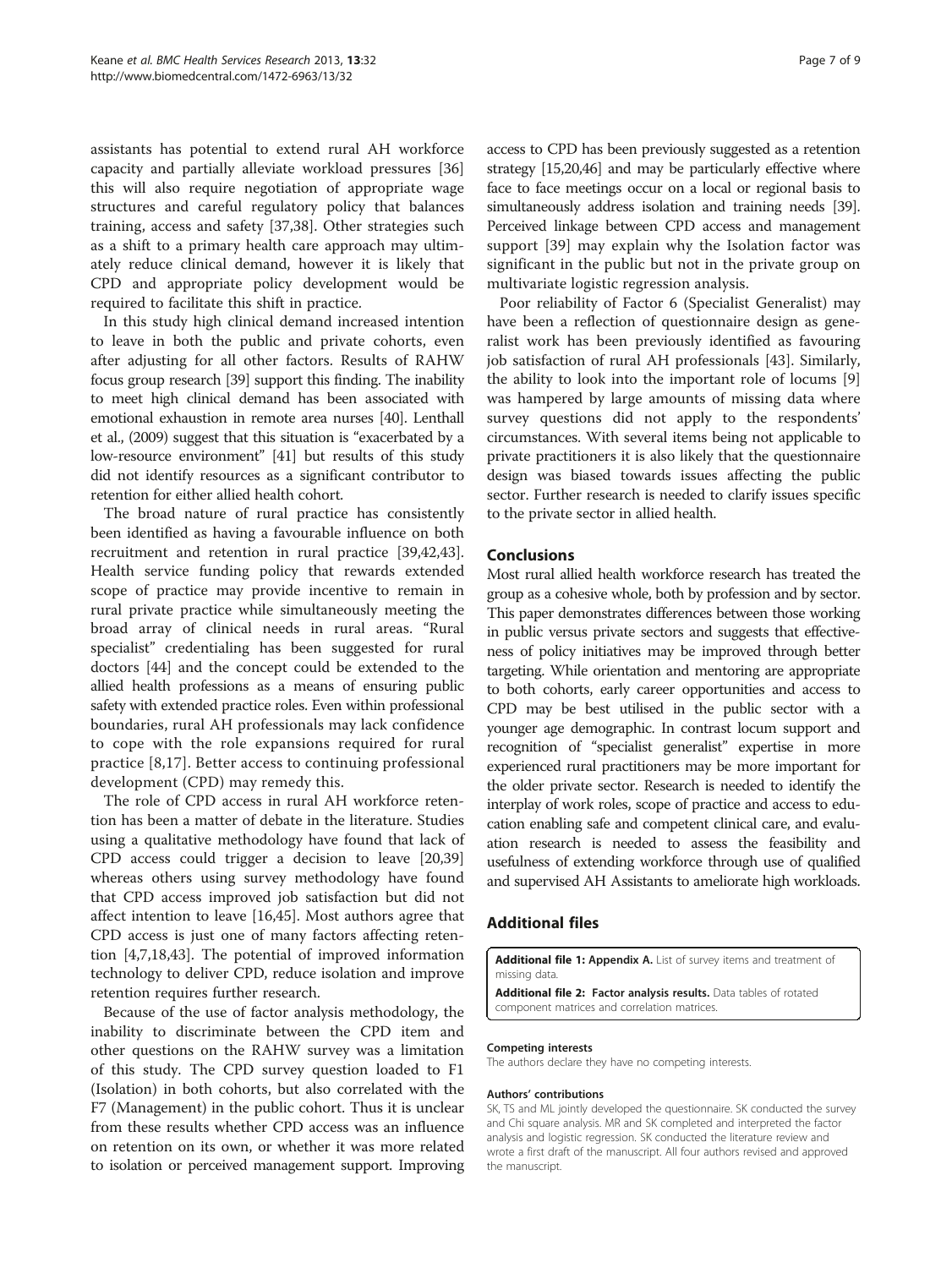#### <span id="page-7-0"></span>Acknowledgements

The RAHW survey was partially funded by the NSW Institute for Rural Clinical Services and Teaching.

#### Author details

<sup>1</sup>University Centre for Rural Health, University of Sydney, PO Box 3074, Lismore, New South Wales, Australia. <sup>2</sup>Faculty of Health Sciences, The University of Sydney, Lidcombe, New South Wales, Australia. <sup>3</sup>Southern Cross University, Lismore, New South Wales, Australia. <sup>4</sup>University of Newcastle Department of Rural Health, Tamworth, New South Wales, Australia.

#### Received: 26 September 2012 Accepted: 18 January 2013 Published: 27 January 2013

#### References

- 1. World Health Organization: Increasing access to health workers in remote and rural areas through improved retention: global policy recommendations. Geneva: World Health Organization; 2010.
- Humphreys JS, Jones J, Jones M, Hugo G, Bamford E, Taylor D: A critical review of rural medical workforce retention in Australia. Aust Health Rev 2001, 24(4):91–102.
- 3. Buykx P, Humphreys JS, Wakerman J, Pashen D: Systematic review of effective retention incentives for health workers in rural and remote areas: towards evidence-based policy. Aust J Rural Health 2010, 18:102–109.
- Belcher S, Kealey J, Jones J, Humphreys JS: The VURHC rural allied health professionals recruitment and retention study. Rowville, VIC: Victorian Universities Rural Health Consortium; 2005.
- 5. Francis K: Rural nursing and midwifery workforce: sustaining and growing our future workforce. Aust J Rural Health 2009, 17(5):287.
- Hegney D, McCarthy A, Rogers-Clark C, Gorman D: Why nurses are attracted to rural and remote practice. Aust J Rural Health 2002, 10(3):178–186.
- Denham LA, Shaddock AJ: Recruitment and retention of rural allied health professionals in developmental disability services in New South Wales. Aust J Rural Health 2004, 12(1):28–29.
- 8. Mills A, Millsteed J: Retention: an unresolved workforce issue affecting rural occupational therapy services. Aust Occup Ther J 2002, 49(4):170–181.
- Stagnitti K, Schoo AM, Reid C, Dunbar J: Retention of allied health professionals in the south-west of Victoria. Aust J Rural Health 2005, 13(6):364–365.
- 10. Keane S, Smith TN, Lincoln M, Fisher K: Survey of the rural allied health workforce in New South Wales to inform recruitment and retention. Aust J Rural Health 2011, 19(1):38–44.
- 11. Chisholm M, Russell D, Humphreys JS: Measuring rural allied health workforce turnover and retention: what are the patterns, determinants and costs? Aust J Rural Health 2011, 19(2):81–88.
- 12. Duffield C, Roche M, O'Brien-Pallas L, Catling-Paull C, King M: Staff satisfaction and retention and the role of the nursing unit manager. Collegian 2009, 16(1):11–17.
- 13. Keane S, Smith TN, Lincoln M, Wagner SR, Lowe SE: The rural allied health workforce study (RAHWS): background, rationale and questionnaire development. Rural Remote Heal 2008, 8(4):1132.
- 14. Chauban TS, Jong M, Buske L: Recruitment trumps retention: results of the 2008/09 CMA rural practice survey. Can J Rural Med 2010, 15(3):101–107.
- 15. Williams E, D'Amore W, McMeeken J: Physiotherapy in rural and regional Australia. Aust J Rural Health 2007, 15(6):380–386.
- 16. Solomon P, Salvatori P, Berry S: Perceptions of important retention and recruitment factors by therapists in northwestern Ontario. J Rural Health 2001, 17(3):278–285.
- 17. Collins K, Jones ML, McDonnell A, Read S, Jones R, Cameron A: Do new roles contribute to job satisfaction and retention of staff in nursing and professions allied to medicine? J Nurs Manag 2000, 8(1):3-12
- 18. Gillham S, Ristevski E: Where do I go from here: we've got enough seniors? Aust J Rural Health 2007, 15(5):313–320.
- 19. Gadkari AS, Mott DA, Kreling DH, Bonnarens JK: Characteristics of unmet demand for pharmacists: a survey of rural community pharmacies in Wisconsin. J Am Pharm Assoc 2008, 48(5):598–609.
- 20. Stagnitti K, Schoo AM, Reid C, Dunbar J: Access and attitude of rural allied health professionals to CPD and training. Int J Ther Rehabil 2005, 12(8):355-362.
- 21. Silva M, Phung K, Huynh W, Wong H, Lu J, Aijaz A, Hopcraft M: Factors influencing recent dental graduates' location and sector of employment in Victoria. Aust Dent J 2006, 51(1):46–51.
- 22. Stagnitti K, Schoo AM, Dunbar J, Reid C: An exploration of issues of management and intention to stay: allied health professionals in South West Victoria, Australia. J Allied Health 2006, 35(4):226–232.
- 23. Harding A, Whitehead P, Aslani P, Chen T: Factors affecting the recruitment and retention of pharmacists to practice sites in rural and remote areas of New South Wales: a qualitative study. Aust J Rural Health 2006, 14(5):214–218.
- 24. O'Toole K, Schoo AM, Stagnitti K, Cuss K: Rethinking policies for the retention of allied health professionals in rural areas: a social relations approach. Health Policy 2008, 87(3):326–332.
- 25. O'Toole K, Schoo AM: Retention policies for allied health professionals in rural areas: a survey of private practitioners. Rural Remote Heal 2010, 10(2):1331.
- 26. Gliem JA, Gliem RR: Calculating, interpreting, and reporting Cronbach's alpha reliability coefficient for Likert-type scales, Midwest Research-to-Practice Conference in Adult, Continuing, and Community Education. Columbus. Ohio USA: Ohio State University; 2003.
- 27. Hancock C, Steinbach A, Nesbitt TS, Adler SR, Auerswald CL: Why doctors choose small towns: a developmental model of rural physician recruitment and retention. Soc Sci Med 2009, 69(9):1368–1376.
- 28. Steenbergen K, Mackenzie L: Professional support in rural New South Wales: perceptions of new graduate occupational therapists. Aust J Rural Health 2004, 12(4):160–165.
- 29. Brown LJ, Mitchell LJ, Williams LT, Macdonald-Wicks L, Capra S: Private practice in rural areas: an untapped opportunity for dietitians. Aust J Rural Health 2011, 19(4):191–196.
- 30. Taylor J, Gilles M: What makes communities tick? In A Textbook of Australian Rural Health. Edited by Liaw ST, Kilpatrick S. Canberra: Australian Rural Health Education Network; 2008.
- 31. Manahan CM, Hardy CL, MacLeod MLP: Personal characteristics and experiences of long-term allied health professionals in rural and northern British Columbia. Rural Remote Heal 2009, 9(4):1238.
- 32. Holtom BC, O'Neill BS: Job embeddedness: a theoretical foundation for developing a comprehensive nurse retention plan. J Nurs Adm 2004, 34(5):216–227.
- 33. Productivity Commission: Australia's Health Workforce. Canberra:; 2005.
- 34. Solomon P, Miller PA: Qualitative study of novice physical therapists' experiences in private practice. Physiother Can 2005, 57(3):190–198.
- 35. Minisini M, Sheppard LA, Jones A: Self-efficacy beliefs and confidence of rural physiotherapists to undertake specialist paediatric caseloads: a paediatric example. Rural Remote Heal 2010, 10(4):1426.
- 36. Kilpatrick SI, Johns SS, Millar P, Le Q, Routley G: Skill shortages in health: innovative solutions using vocational education and training. Rural Remote Heal 2007, 7(1):623.
- 37. Australian Health Practitioner Regulation Agency: Guidelines for podiatrists working with podiatric assistants in podiatry practice. Canberra: 2011.
- 38. Australian Physiotherapy Association: Position statement: Working with a physiotherapy assistant or other support worker. Melbourne: 2008.
- 39. Keane S, Lincoln M, Smith TN: Retention of allied health professionals in rural new south Wales: a thematic analysis of focus group discussions. BMC Health Serv Res 2012, 12:175.
- 40. Opie T, Dollard M, Lenthall S, Wakerman J, Dunn S, Knight S, Macleod M: Levels of occupational stress in the remote area nursing workforce. Aust J Rural Health 2010, 18(6):235–241.
- 41. Lenthall S, Wakerman J, Opie T, Dollard M, Dunn S, Knight S, Macleod M, Watson C: What stresses remote area nurses? Current knowledge and future action. Aust J Rural Health 2009, 17(4):208–213.
- 42. Heaney SE, Tolhurst H, Baines SK: Choosing to practice in rural dietetics: what factors influence that decision? Aust J Rural Health 2004, 12(5):192–196.
- 43. O'Toole K, Schoo AM, Hernan A: Why did they leave and what can they tell us? Allied health professionals leaving rural settings. Aust Health Rev 2010, 34(1):66–72.
- 44. Pond BR, Dalton LG, Disher GJ, Cousins MJ: Helping medical specialists working in rural and remote Australia deal with professional isolation: the support scheme for rural specialists. Med J Aust 2009, 190(1):24–27.